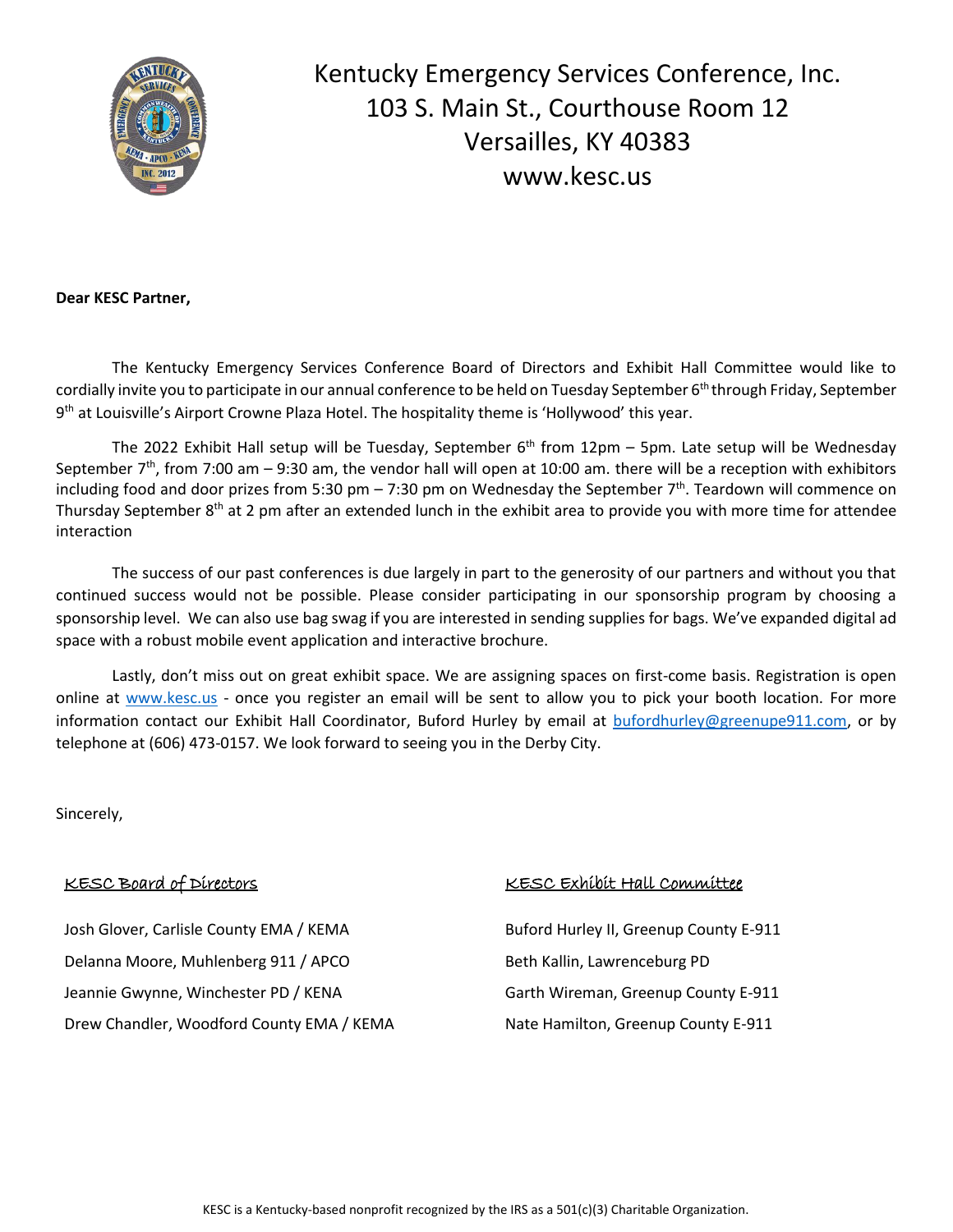

# **Exhibit Hall Highlights**

- Industry Partner setup window is Tuesday, September  $6<sup>th</sup>$  from 12 pm 5 pm. Late setup is available Wednesday, September 7<sup>th</sup> from 7 am to 9:30 am. All Industry Partners shall be setup and open from 10 am until 2 pm on Wednesday, September 7<sup>th</sup>. Lunch will be served to industry partners at 11:00 a.m.
- Welcome Reception Tuesday night September 6<sup>th</sup> from 8 to 11.
- Private demonstrations in the hall may be scheduled between 2 pm and 5 pm on Wednesday, September 8<sup>th</sup>.
- Industry Partner reception Wednesday, September  $8<sup>th</sup>$  from 5:30 pm to 7:30 pm with door prizes.
- Thursday September 8<sup>th</sup> Hall will be open from 10:00 to 2:00 Exhibit Hall teardown at 2:00pm Lunch will be served to industry partners at 11:00 a.m.

*In an effort to make best use of the exhibitor's time, the Exhibit Hall will be open for general viewing during the listed times only. Exhibitors are welcome to attend to other business or make appointments with attendees for one-on-one discussions and/or individual demonstrations when the hall is closed.*

# **About the Exhibit Hall**

- 2,805 sq. ft. expanded exhibit area with color coordinated drape back and divider walls
- Attendee lunch will be supplied with a badge for Wednesday and Thursday
- Presentation space available (first come first serve basis)

| <b>Basic</b>  | \$250 | The BASIC ad package includes company details and logo in the directory, a 10-second rotating<br>banner image in the event app, and a up to a 1/2 page ad in the digital brochure.                                                         |
|---------------|-------|--------------------------------------------------------------------------------------------------------------------------------------------------------------------------------------------------------------------------------------------|
| <b>Deluxe</b> | \$350 | The DELUXE ad package includes company details and logo in the directory, a 10-second rotating<br>banner image in the event app, and up to a full-page advertisement with premium placement* in<br>the digital brochure. (*Spaces Limited) |
| Premium       | \$500 | The Premium ad package includes company details and logo in the directory, up to two (2) 15-<br>second rotating banner images in the event app, and up to a two-page spread in the digital<br>brochure.                                    |

# **Digital Advertisement Packages**

- Digital Brochure size is 8.5" x 11" pages. Visit this link for example <https://online.fliphtml5.com/gpym/kumg/>
- Digital booklet is completed in publisher. Most all image formats are accepted (pdf, png, jpeg, eps, etc.) (A vector file is always best for highest quality)
- All program artwork must be submitted by August 10, 2022.
- All exhibitor and sponsor company details and logo are included in the event directory.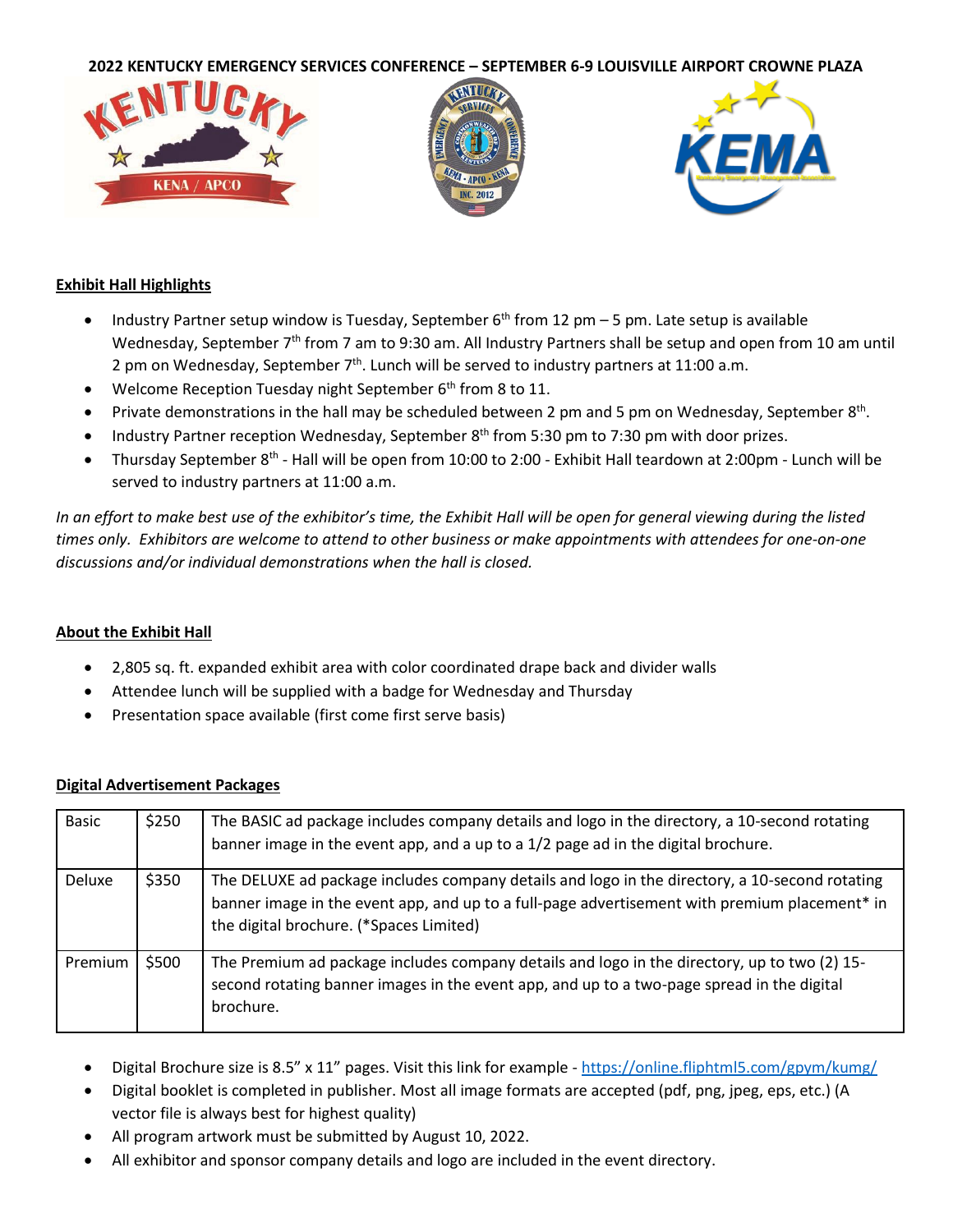

# **Sponsorship Opportunities (Listed below – also includes logo added to the event app)**

- We offer multiple sponsorship opportunities for our Industry Partners. If you are interested in a meal, special event, hospitality room, breaks, or will supplying material such as lanyards and bags for our attendees please contact Buford Hurley by email at bufordhurley@greenupe911.com or by phone at (606) 473-0157.
- Ads included with sponsorship may be upgraded to a higher level for half the regular price as space is available.

### **Exhibit Booth Pricing**

| <b>Standard</b>                                                                                                                                                                                     | Early Bird (before June 10) \$775.00                                                              | <b>Premium</b>                                                                                                                                                                                                                         | Early Bird (before June 10)\$1,305.00                                                                                                                             |
|-----------------------------------------------------------------------------------------------------------------------------------------------------------------------------------------------------|---------------------------------------------------------------------------------------------------|----------------------------------------------------------------------------------------------------------------------------------------------------------------------------------------------------------------------------------------|-------------------------------------------------------------------------------------------------------------------------------------------------------------------|
| <b>Exhibit Hall Booth</b>                                                                                                                                                                           | (After June 10) \$800.00                                                                          | <b>Exhibit Hall Booth</b>                                                                                                                                                                                                              | (After June 10) \$1,330.00                                                                                                                                        |
| (1) 8' wide x 30" height skirted table<br>(2) folding chairs<br>(1) wastebasket<br>7" x 44" booth ID sign<br>Meals in Exhibit Hall (with name badge)<br>Wireless Internet available in exhibit area | (2) Attendee name badges - lunch for each badge<br>Company details in the digital event directory | Twice the size as traditional space<br>(2) 8' wide x 30" height skirted table<br>(4) folding chairs<br>(1) wastebasket<br>7" x 44" booth ID sign<br>Meals in Exhibit Hall (with name badge)<br>Full page color ad in digital brochure. | (4) Attendee name badges - Lunch for each badge<br>Prime locations (row ends, near entry exit, large corner areas)<br>Wireless Internet available in exhibit area |
|                                                                                                                                                                                                     |                                                                                                   | Electrical access                                                                                                                                                                                                                      | Company details in the digital event directory                                                                                                                    |

| <b>Exhibit Booth Options</b>                     |          | Conference Digital Brochure / Digital Ad Packages |          |  |
|--------------------------------------------------|----------|---------------------------------------------------|----------|--|
| Additional Name Badge (Meal Package)             | \$150.00 | Basic Ad Package                                  | \$250.00 |  |
| Banquet Ticket (not included with Meal Package)  | \$75.00  | Deluxe Ad Package                                 | \$350.00 |  |
| Electrical Service (included with premium space) | \$50.00  | Premium Ad Package                                | \$500.00 |  |

#### **Sponsorship Levels**

| Level                       | Level Range        | Level Benefits                                       |
|-----------------------------|--------------------|------------------------------------------------------|
| Platinum Package            | \$5,000 or Greater | Premium Booth, Premium Ad Package, Event Signage     |
| Gold Package                | \$3,000 to \$4,999 | Standard Booth, Deluxe Ad Package, and Event Signage |
| Silver Package              | \$1,000 to \$2,999 | Deluxe Ad Package - Event Signage                    |
| <b>Bronze Package</b>       | \$500 to \$999     | Basic Ad Package - Event Signage                     |
| <b>Friend Package</b>       | \$300 to \$499     | Basic Ad Package - Event Signage                     |
| <b>Break Sponsorship</b>    | \$1500.00          | Basic Ad Package - Event Signage                     |
| Sponsorship - Special Event | ??                 | Event Sponsor, Digital Ad Space                      |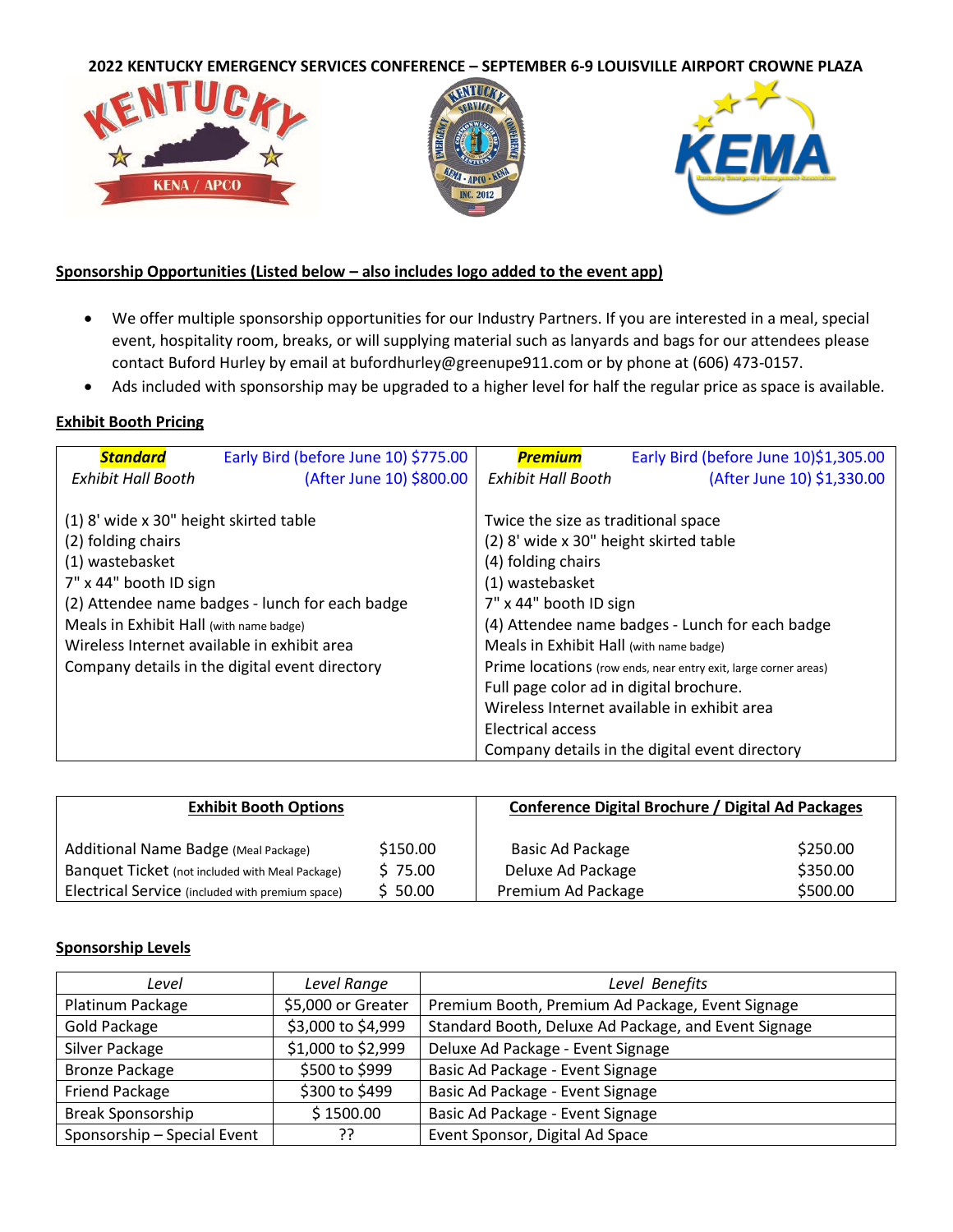

# **Industry Partner Registration and Order Form**

| <b>Company or Organization Name</b>          |                             |                                   |                   |                    |
|----------------------------------------------|-----------------------------|-----------------------------------|-------------------|--------------------|
|                                              |                             |                                   |                   |                    |
| <b>Attendee Name 1</b>                       | <b>Attendee Name 2</b>      |                                   |                   |                    |
|                                              |                             |                                   |                   |                    |
| Attendee Name 3 - (If Applicable)            |                             | Attendee Name 4 - (If Applicable) |                   |                    |
|                                              |                             |                                   |                   |                    |
| <b>Mailing Address</b>                       | <b>City</b>                 |                                   | <b>State</b>      | <b>Postal Code</b> |
|                                              |                             |                                   |                   |                    |
| <b>Email Address</b>                         | <b>Telephone Number</b>     |                                   | <b>Fax Number</b> |                    |
|                                              |                             |                                   |                   |                    |
| <b>Company/Accounts Payable Contact Name</b> | <b>Company Product Line</b> |                                   |                   |                    |

| <b>Item (Description)</b>                                         | <b>Quantity</b>        | Cost          | <b>Total Cost</b> |
|-------------------------------------------------------------------|------------------------|---------------|-------------------|
| (Early Bird Discount listed below)<br>Standard Booth              |                        | \$800.00      |                   |
| (Early Bird Discount listed below)<br>Premium Booth               |                        | \$1,330.00    |                   |
| Booth Electric (Do not add if you are purchasing a Premium Booth) |                        | \$50.00       |                   |
| Additional Industry Partner Badge                                 |                        | \$150.00      |                   |
| Banquet Ticket (banquet only, not full meal package)              |                        | \$75.00       |                   |
| Basic Ad Package                                                  |                        | \$250.00      |                   |
| Deluxe Ad Package                                                 |                        | \$350.00      |                   |
| Premium Ad Package                                                |                        | \$500.00      |                   |
| Sponsorship - Platinum (\$5,000 or Greater)                       | <b>Specify Amount:</b> |               |                   |
| Sponsorship - Gold (\$3,000 to \$4,999)                           | <b>Specify Amount:</b> |               |                   |
| Sponsorship - Silver (\$1,000 to \$2,999)                         | <b>Specify Amount:</b> |               |                   |
| Sponsorship - Bronze (\$500 to \$999)                             | <b>Specify Amount:</b> |               |                   |
| Sponsorship - Friend (\$300 to \$499)                             | <b>Specify Amount:</b> |               |                   |
| Sponsorship - Break (\$1,500.00)                                  |                        | \$1500.00     |                   |
| <b>Early Bird Discount (Before June 10, 2022)</b>                 |                        | $(-)$ \$25.00 |                   |
| <b>GRAND TOTAL:</b>                                               |                        |               |                   |

**Please send your completed registration form to Buford Hurley by email at bufordhurley@greenupe911.com, or by fax at (606) 473-6624. We will create an invoice that will be emailed to you. You can pay online or by check**.

All mailed payments must be sent to: Drew Chandler, KESC Treasurer, 103 S. Main St., Courthouse Room 12, Versailles, KY 40383.

| <b>KESC USE ONLY</b> | <b>INVOICE NUMBER</b> | <b>PAYMENT DATE</b> | PAYMENT METHOD |
|----------------------|-----------------------|---------------------|----------------|
|                      |                       |                     |                |